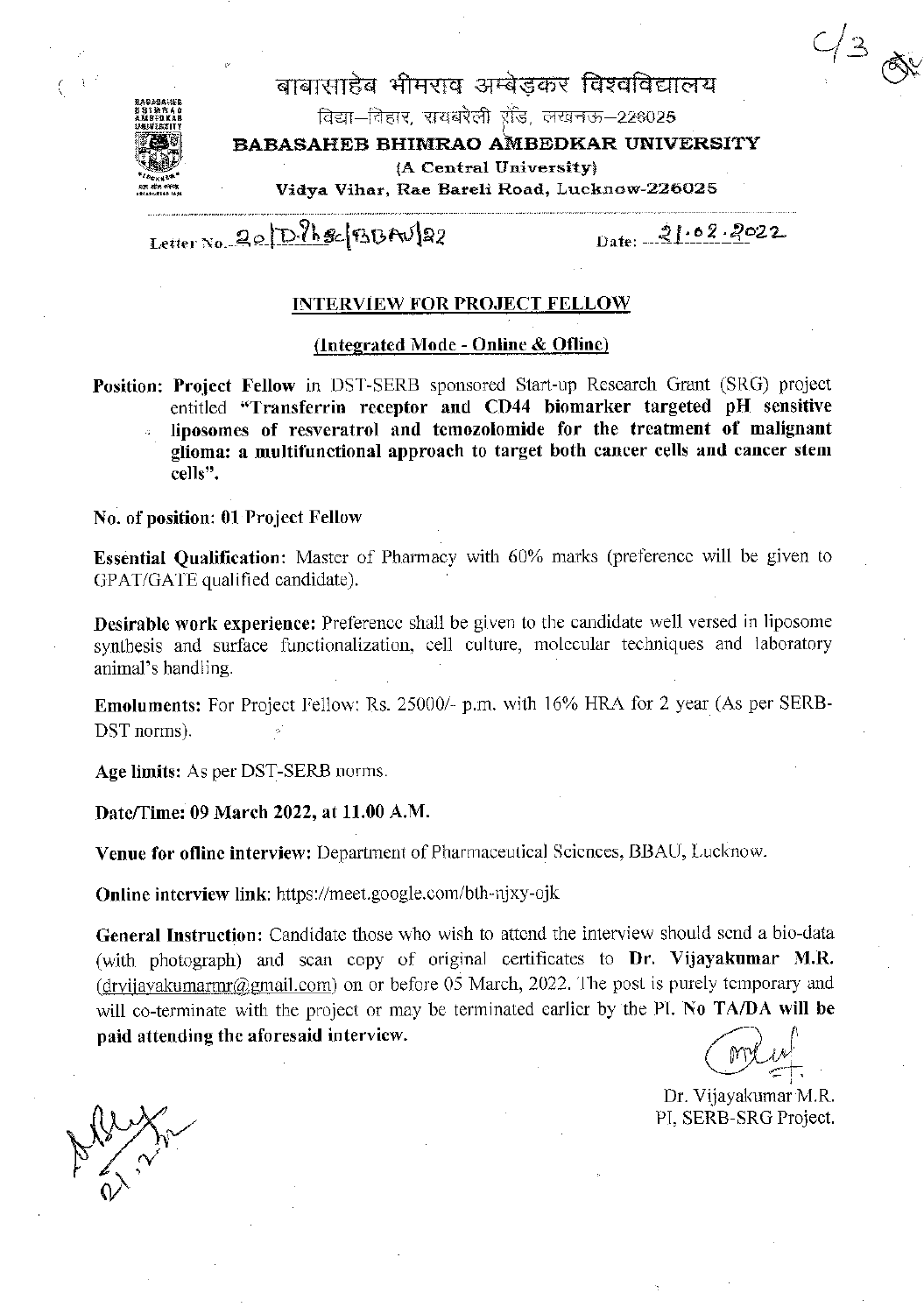### **BABASAHEB<br>BHIMRAO<br>AMBEDKAR<br>UNIVERSITY** क्री **LUCKNOW** प्रझा शील करुणा<br>ESTABLISHED 1996

## बाबासाहेब भीमराव अम्बेडकर विश्वविद्यालय

*(केन्द्रीय विश्वविद्यालय)* 

विद्या विहार, रायबरेली रोड, लखनऊ-226025

#### **BABASAHEB BHIMRAO AMBEDKAR UNIVERSITY**

**(A Central University)**

**Vidya Vihar, Raebareli Road, Lucknow-226025**

#### **Application Form for Project Fellow Under DST-SERB Project**

Registration No. (For Office use Only): \_\_\_\_\_\_\_\_\_\_\_\_\_\_\_\_\_\_\_\_\_\_\_\_\_

**1. Name of the Post Applied for**:-----------------------------------------------------------

**Department**: --------------------------------------------------------------------------------

Passport size photograph

Paste your

#### **2. Personal Details:**

| a)           | <b>Name</b><br>(in capital letters)                                                              | $\overline{\text{Mr.}}/\text{Ms.}/$<br>Mrs./Dr. | First Name                                                           | Middle Name                 | Surname                  |  |  |  |
|--------------|--------------------------------------------------------------------------------------------------|-------------------------------------------------|----------------------------------------------------------------------|-----------------------------|--------------------------|--|--|--|
|              |                                                                                                  |                                                 |                                                                      |                             |                          |  |  |  |
| b)           | Date of Birth (DD/MM/YY)                                                                         |                                                 |                                                                      |                             |                          |  |  |  |
| c)           | Father's Name                                                                                    |                                                 |                                                                      |                             |                          |  |  |  |
| d)           | Mother's Name                                                                                    |                                                 |                                                                      |                             |                          |  |  |  |
| e)           | Nationality                                                                                      |                                                 |                                                                      |                             |                          |  |  |  |
| f)           | Gender                                                                                           |                                                 | Male / Female:                                                       |                             |                          |  |  |  |
| g)           | Religion                                                                                         |                                                 |                                                                      |                             |                          |  |  |  |
| h)           | Community/Category<br>(cross the ones not applicable)                                            |                                                 | GEN/SC/ST/OBC/Other categories:<br>If other Categories give details: |                             |                          |  |  |  |
| i)           | <b>Marital Status</b>                                                                            |                                                 | Married/ Unmarried                                                   |                             |                          |  |  |  |
| j)           | If physically disabled indicate<br>the relevant particulars                                      |                                                 | If applicable write<br>"Yes"                                         | Percentage of<br>Disability | Sl. No of proof enclosed |  |  |  |
| i)           | Blindness of Low Vision                                                                          |                                                 |                                                                      |                             |                          |  |  |  |
| ii)          | Hearing Impairment                                                                               |                                                 |                                                                      |                             |                          |  |  |  |
| iii)         | Locomotors Disability or<br>Cerebral Palsy (Includes all cases of<br>Orthopedically Handicapped) |                                                 |                                                                      |                             |                          |  |  |  |
| $\mathbf{k}$ | Present Postal Address with Pin<br>Code                                                          |                                                 |                                                                      |                             |                          |  |  |  |
|              | E-mail:                                                                                          |                                                 |                                                                      |                             |                          |  |  |  |
|              | Mobile No:                                                                                       |                                                 |                                                                      |                             |                          |  |  |  |

| 3.                         | Educational Qualifications (attach additional pages if required) |      |              |                 |                    |                                       |                 |                                |  |
|----------------------------|------------------------------------------------------------------|------|--------------|-----------------|--------------------|---------------------------------------|-----------------|--------------------------------|--|
| Name of<br>Oualification   | Name of the Board/<br>University                                 | Year | Divisi<br>on | $%$ of<br>marks | Aggregate<br>Marks | CGPA (If<br>grading is<br>applicable) | Subject Studies | S. No. of<br>proof<br>enclosed |  |
| <b>High School</b>         |                                                                  |      |              |                 |                    |                                       |                 |                                |  |
| Intermediate               |                                                                  |      |              |                 |                    |                                       |                 |                                |  |
| Bachelor'<br><b>Degree</b> |                                                                  |      |              |                 |                    |                                       |                 |                                |  |
| Master's<br><b>Degree</b>  |                                                                  |      |              |                 |                    |                                       |                 |                                |  |
| $M.$ Phil/<br>Equivalent   |                                                                  |      |              |                 |                    |                                       |                 |                                |  |
| Ph.D.                      |                                                                  |      |              |                 |                    |                                       |                 |                                |  |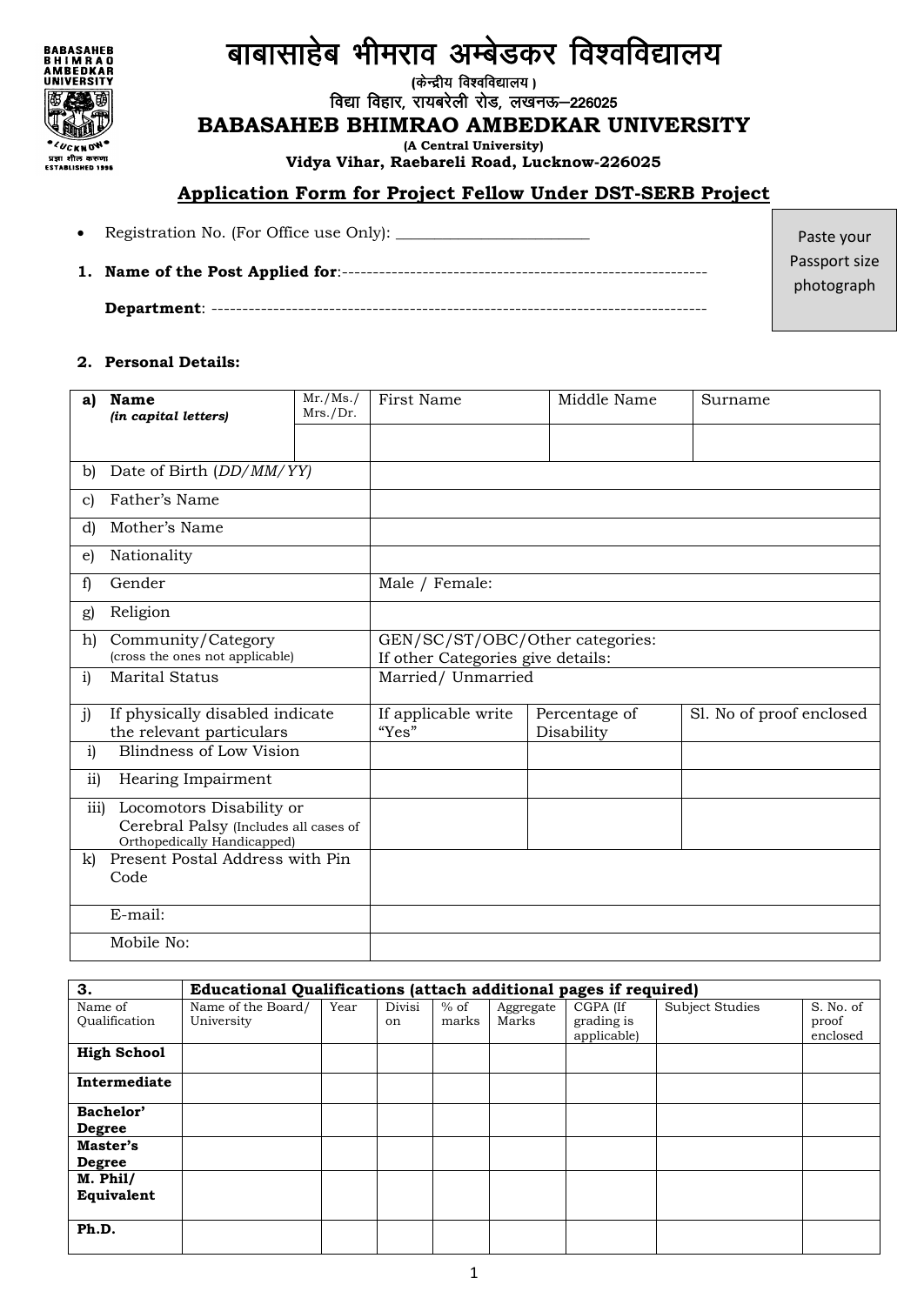| Others, if<br>any                                                             |                                       |                                                                                 |  |                    |           |                         |                                 |         |  |                            |                          |                                 |
|-------------------------------------------------------------------------------|---------------------------------------|---------------------------------------------------------------------------------|--|--------------------|-----------|-------------------------|---------------------------------|---------|--|----------------------------|--------------------------|---------------------------------|
|                                                                               |                                       |                                                                                 |  |                    |           |                         |                                 |         |  |                            |                          |                                 |
| Indicate whether Ph.D. degree has been Awarded: Yes/No:                       |                                       |                                                                                 |  |                    |           |                         |                                 |         |  |                            |                          |                                 |
| In case of Yes please<br>submit the followings                                |                                       | Date of Registration                                                            |  | Date of Submission |           | Date of<br>Notification | Sl. No.<br>of Proof<br>enclosed |         |  |                            |                          |                                 |
|                                                                               |                                       |                                                                                 |  |                    |           |                         |                                 |         |  |                            |                          |                                 |
| NET UGC/CSIR For lectureship if any                                           |                                       |                                                                                 |  |                    |           | Subject                 |                                 | Roll No |  | Year                       |                          |                                 |
| Any other Exam passed equivalent to NET<br>(SLET/SET etc.)                    |                                       |                                                                                 |  |                    |           |                         |                                 |         |  |                            |                          |                                 |
| 4. Chronological List of Experiences (including current position / Employment |                                       |                                                                                 |  |                    |           |                         |                                 |         |  |                            |                          |                                 |
| Designation<br>& Pay Band                                                     | Name& Address<br>of the<br>Employment | Nature of<br>employment<br>(Permanent/<br>Temporary/<br>Contract/<br>Part Time) |  |                    |           | Period of Experience    |                                 |         |  | No. of<br>Years/<br>Months | Nature of<br>Work/Duties | Sl. No. of<br>proof<br>enclosed |
|                                                                               |                                       |                                                                                 |  |                    | Date From |                         | Date to                         |         |  |                            |                          |                                 |
|                                                                               |                                       |                                                                                 |  |                    |           |                         |                                 |         |  |                            |                          |                                 |
|                                                                               |                                       |                                                                                 |  |                    |           |                         |                                 |         |  |                            |                          |                                 |
|                                                                               |                                       |                                                                                 |  |                    |           |                         |                                 |         |  |                            |                          |                                 |
|                                                                               |                                       |                                                                                 |  |                    |           |                         |                                 |         |  |                            |                          |                                 |
|                                                                               |                                       |                                                                                 |  |                    |           |                         |                                 |         |  |                            |                          |                                 |
|                                                                               |                                       |                                                                                 |  |                    |           |                         |                                 |         |  |                            |                          |                                 |
|                                                                               |                                       |                                                                                 |  |                    |           |                         |                                 |         |  |                            |                          |                                 |

| 5. Total Period of Experience (Please ensure that the period of Teaching & Research<br>experiences claimed do not overlap) |  |  |  |  |  |  |  |  |
|----------------------------------------------------------------------------------------------------------------------------|--|--|--|--|--|--|--|--|
| No. of Months<br>No of Years<br>Teaching<br>a)                                                                             |  |  |  |  |  |  |  |  |
| i) Under Graduate (UG) Level                                                                                               |  |  |  |  |  |  |  |  |
| ii)Post Graduation (PG) Level                                                                                              |  |  |  |  |  |  |  |  |
| b) Post-Doctoral: Teaching/Research                                                                                        |  |  |  |  |  |  |  |  |
| c) Research Experience                                                                                                     |  |  |  |  |  |  |  |  |
| d) Other Experience, if any                                                                                                |  |  |  |  |  |  |  |  |

| 6. Publications, if any, in last five years (Mention here only numbers. The details of copies of<br>reprint to be enclosed- for teaching posts only) |                        |                |                               |                                                         |                                |  |  |  |  |  |
|------------------------------------------------------------------------------------------------------------------------------------------------------|------------------------|----------------|-------------------------------|---------------------------------------------------------|--------------------------------|--|--|--|--|--|
| Publications                                                                                                                                         | Published<br>(Numbers) | ISBN/ ISSN No. | Accepted<br>in print<br>(No.) | Communicate<br>d (other than<br>Published/<br>Accepted) | Sl No. of<br>proof<br>enclosed |  |  |  |  |  |
| <b>Books</b>                                                                                                                                         |                        |                |                               |                                                         |                                |  |  |  |  |  |
| Books (As co-author)                                                                                                                                 |                        |                |                               |                                                         |                                |  |  |  |  |  |
| Books(edited)                                                                                                                                        |                        |                |                               |                                                         |                                |  |  |  |  |  |
| Chapter in books                                                                                                                                     |                        |                |                               |                                                         |                                |  |  |  |  |  |
| Research Paper                                                                                                                                       |                        |                |                               |                                                         |                                |  |  |  |  |  |